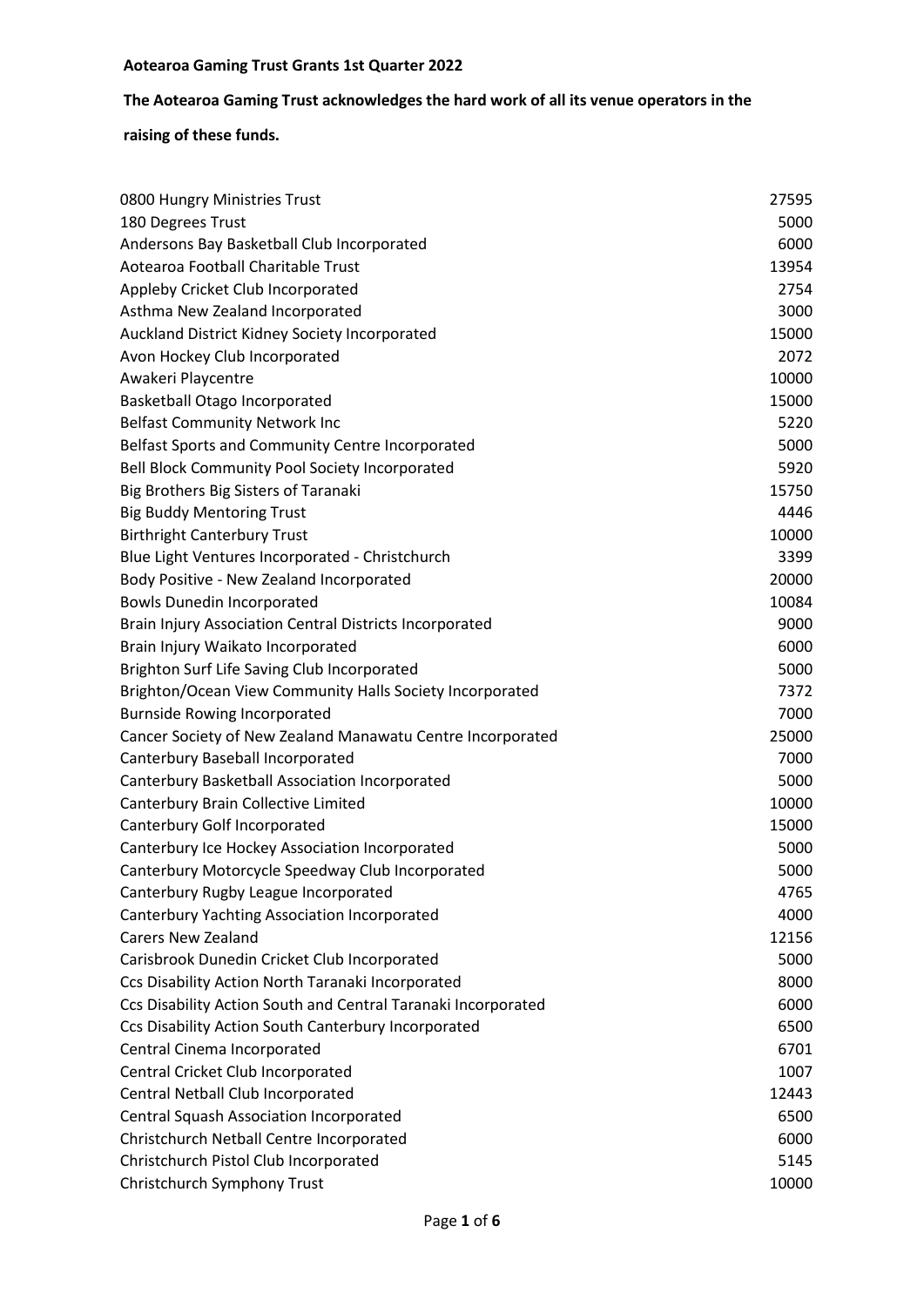# **The Aotearoa Gaming Trust acknowledges the hard work of all its venue operators in the**

| Citizens Advice Bureau Dunedin Incorporated                                  | 6996   |
|------------------------------------------------------------------------------|--------|
| City Rise Bombers Basketball Club Incorporated                               | 4790   |
| Coeliac New Zealand Incorporated                                             | 28776  |
| <b>Community Housing Action Taranaki Trust</b>                               | 6000   |
| <b>Coromandel Youth Support Association Incorporated</b>                     | 4700   |
| <b>Cycling New Zealand Incorporated</b>                                      | 15000  |
| Dance Therapy NZ                                                             | 16000  |
| Dannevirke Community Toy Library Charitable Trust                            | 4160   |
| Dannevirke Netball Centre Incorporated                                       | 4903   |
| Dannevirke Sports Club Incorporated                                          | 6102   |
| Deaf Aotearoa Holding Limited                                                | 30000  |
| Dementia Lakes Incorporated                                                  | 6480   |
| Disc Golf South Incorporated                                                 | 15000  |
| Dunedin Ice Hockey Association Incorporated                                  | 2000   |
| Early Childhood Resource Centre (Christchurch) Incorporated                  | 5000   |
| Eastern Bay of Plenty Group Riding For the Disabled Association Incorporated | 24000  |
| Eastern Community Sport and Recreation Incorporated                          | 5078   |
| English Language Partners NZ Trust Horowhenua Kapiti centre                  | 5750   |
| Equestrian Sports New Zealand Incorporated                                   | 14000  |
| Eyreton Pony Club Incorporated                                               | 3975   |
| Fiordland Endurance and Adventure Racing Society Incorporated                | 5000   |
| Fitzroy surf lifesaving club                                                 | 5000   |
| Foxton Rugby Club Incorporated                                               | 4284   |
| <b>Geraldine Family and Youth Trust</b>                                      | 27300  |
| <b>Graeme Dingle Foundation Canterbury</b>                                   | 28000  |
| Green Island Bowling Club Incorporated                                       | 1891   |
| Hauraki District Rugby League Incorporated                                   | 1400   |
| Hornby Rugby Football Club Incorporated                                      | 4000   |
| Invercargill Hockey Association Incorporated                                 | 100507 |
| Kaikorai Rugby Football Club Incorporated                                    | 6000   |
| Kaikoura Boating & Recreational Fishing Club Incorporated                    | 28865  |
| Kaikoura Bowling Club Incorporated                                           | 22934  |
| Kaikoura Historical Society (Incorporated)                                   | 2545   |
| Kaikoura Pony Club Incorporated                                              | 1909   |
| Kaikoura Trotting Club Incorporated                                          | 20000  |
| Kidz Need Dadz Charitable Trust Bay of Plenty (Incorporated)                 | 9792   |
| King Country Rugby Referee Association Incorporated                          | 7500   |
| Kings United Hockey Club Incorporated                                        | 2268   |
| Korfball New Zealand Incorporated                                            | 5000   |
| La Vida Youth Trust                                                          | 15000  |
| Levin Hustle Baseball Incorporated                                           | 5981   |
| Levin Inline Hockey Club Incorporated                                        | 1875   |
| Levin Soccer Club Incorporated                                               | 29000  |
| Life Education Trust Central Plateau                                         | 7200   |
| Life Education Trust Ebop                                                    | 10000  |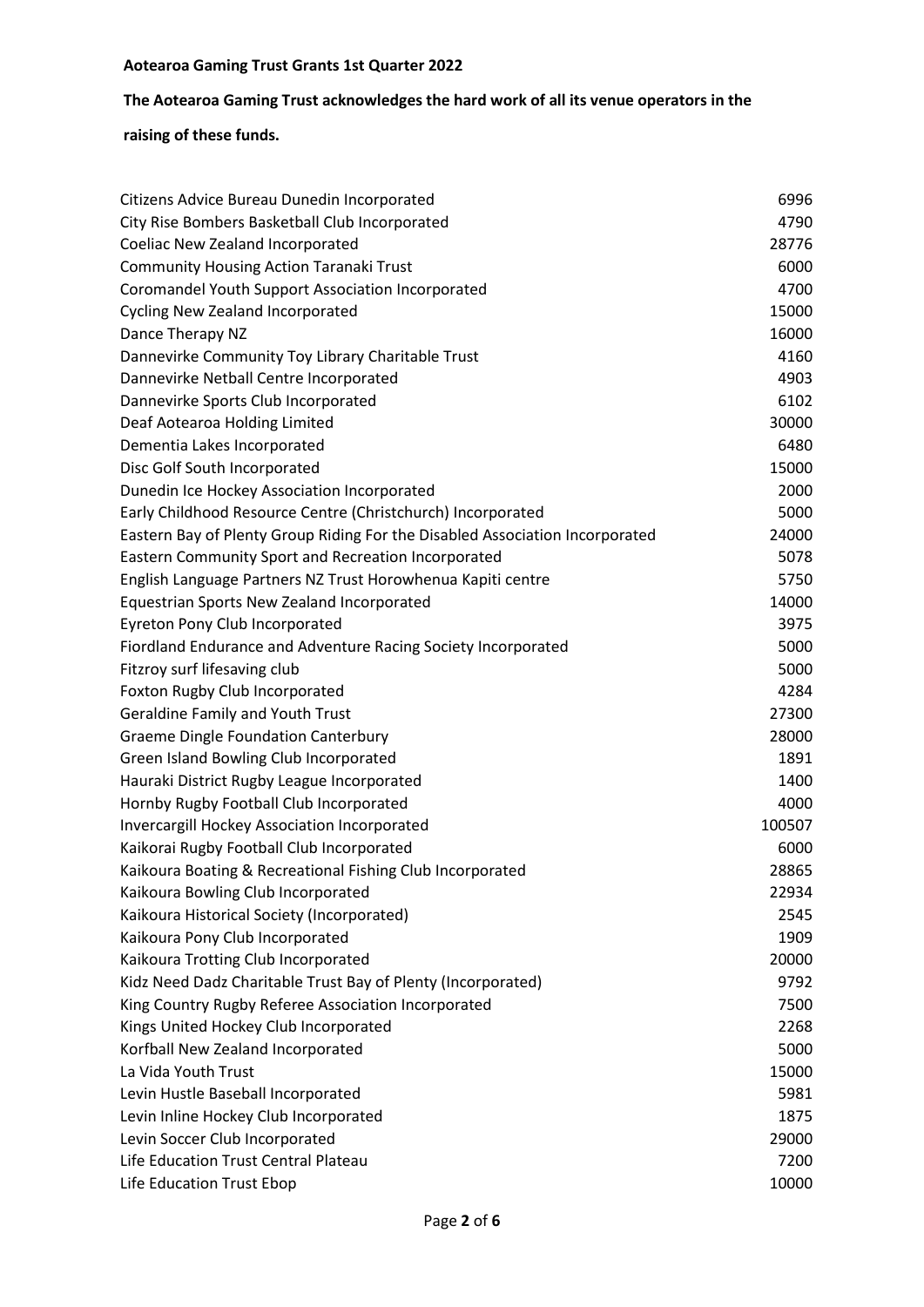# **The Aotearoa Gaming Trust acknowledges the hard work of all its venue operators in the**

| Lynmore Tennis Club Incorporated                                     | 4800  |
|----------------------------------------------------------------------|-------|
| <b>Madison Blues Marching Incorporated</b>                           | 3650  |
| Makarewa Squash Rackets Club Incorporated                            | 6540  |
| Malaghan Institute of Medical Research                               | 2151  |
| <b>Mamaku Point Conservation Trust</b>                               | 8000  |
| Manawahe Eco Trust                                                   | 11700 |
| Maniototo Early Settlers' Association Incorporated                   | 5936  |
| Men's Shed Trust Geraldine                                           | 8000  |
| <b>Mornington Playcentre</b>                                         | 5000  |
| Mount Maunganui Lifeguard Service Incorporated                       | 4130  |
| Multiple Sclerosis and Parkinsons Society of Canterbury Incorporated | 5000  |
| Music Festivals and Events NZ Board                                  | 5150  |
| National Railway Museum of New Zealand Incorporated                  | 5410  |
| Netball New Zealand Incorporated                                     | 25000 |
| New Brighton Rugby Football Club Incorporated                        | 6192  |
| New Plymouth Basketball Association Incorporated                     | 8817  |
| New Zealand Lacrosse Incorporated                                    | 18955 |
| New Zealand Organisation For Rare Disorders Trust                    | 5460  |
| Nga Kaitiaki O Kaikoura Watene Maori Trust                           | 15000 |
| Ngongotaha Sports and Community Association Incorporated             | 4500  |
| Noku Te Ao Charitable Trust                                          | 5000  |
| North Canterbury Netball Centre Incorporated                         | 6500  |
| North Canterbury Tennis Incorporated                                 | 810   |
| North Taranaki Bird Club Incorporated                                | 1830  |
| Northern Association Football Club Incorporated                      | 6500  |
| Northern Junior Association Football Club Incorporated               | 2000  |
| NZ Show Horse Council Incorporated                                   | 6000  |
| Okains Bay School                                                    | 3958  |
| One Taupo Trust                                                      | 8000  |
| Opotiki Golf Club Incorporated                                       | 28000 |
| Opotiki School                                                       | 42364 |
| Otago Badminton Association Incorporated                             | 7550  |
| <b>Otago Cricket Association Incorporated</b>                        | 30000 |
| <b>Otago Medical Research Foundation Incorporated</b>                | 18934 |
| <b>Otago Mounted Games Association Incorporated</b>                  | 6000  |
| Otago Presbyterian Girls' College Board of Governors Incorporated    | 5000  |
| Otago Rescue Helicopter Trust                                        | 65000 |
| Otago University Hockey Club Incorporated                            | 10000 |
| Otakiri Playcentre                                                   | 20000 |
| Otepuni Community Hub Limited Incorporated                           | 7147  |
| Paritutu Bowling Club Incorporated                                   | 9906  |
| Paroa Rugby & Sports Club Incorporated                               | 8290  |
| Pegasus Riding Club Incorporated                                     | 1300  |
| Peninsula Harbour Cricket Club Incorporated                          | 2000  |
| Platinum Elite Cheer & Tumble Incorporated                           | 2730  |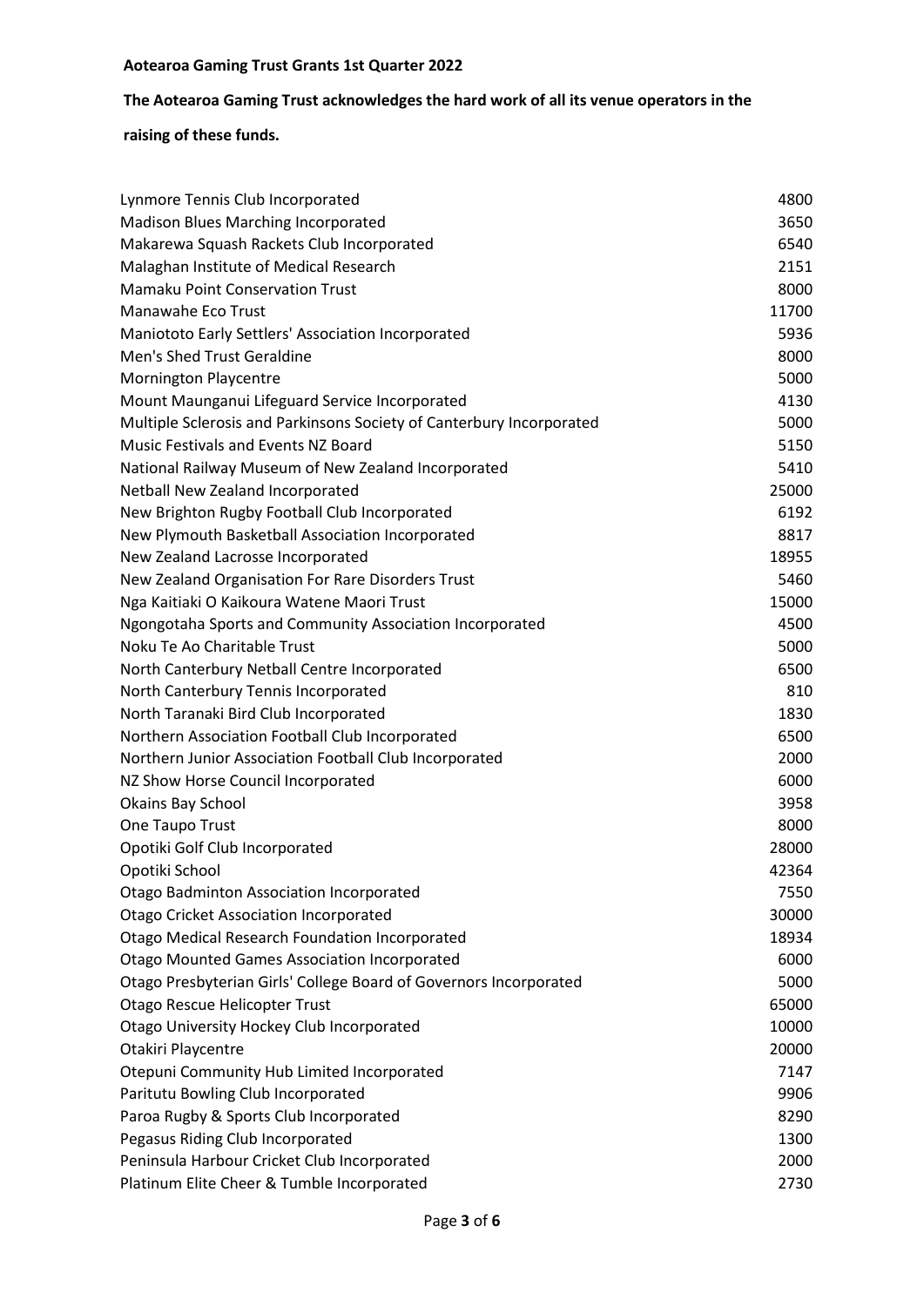# **The Aotearoa Gaming Trust acknowledges the hard work of all its venue operators in the**

| 1125<br>Portobello Kindergarten<br>Postnatal Depression Family/Whanau New Zealand Trust<br>10000<br>Project Esther Trust<br>5000<br>Qt Cats<br>6000<br>10380<br>Queenstown Alpine Ski Team Incorporated<br>6420<br>Queenstown Childcare Centre Incorporated<br>10000<br>Rangiora Pottery Group Incorporated<br>Rangiora Southbrook Tennis Club Incorporated<br>1759<br>22000<br>Recovered Living NZ Charitable Trust<br>Riverton Heritage and Tourist Centre Trust<br>25000<br>Rotorua Cricket Association Incorporated<br>20390<br>4688<br>Rotorua Hospital Chaplaincy Trust<br>5000<br>Rotorua Roller Skating Club Incorporated<br>Rural Youth and Adult Literacy Trust<br>10000<br>6000<br><b>Russley Playcentre</b><br>12288<br>Saracens Rugby Football Club Incorporated<br><b>Scape Public Art Trust</b><br>10666<br>10000<br>Seabrook Mckenzie Trust For Specific Learning Disabilities<br>Shirley Rugby Football Club Incorporated<br>5204<br>Silver Peaks Country Music Club Incorporated<br>2500<br>Sir Edmund Hillary Outdoors Education Trust<br>16153<br>South New Brighton Tennis Club Incorporated<br>5000<br>Southland Multiple Sclerosis Society Incorporated<br>5000<br>Special Olympics Rotorua Trust<br>6800<br>Spirit of Adventure Trust<br>30000<br>15067<br>Sports Opotiki Incorporated<br>10004<br>Spotswood United Rugby Football & Sports Club Incorporated<br>Squash Bay of Plenty Incorporated<br>9192<br>St Clair Golf Club Incorporated<br>6937<br>St Kilda Brass Incorporated<br>8000<br>St Martins Croquet Club Incorporated<br>1831<br>St Teresa's School (Riccarton)<br>4000<br>Standardbred Stable to Stirrup Charitable Trust<br>2100<br>Supergrans Dunedin Charitable Trust<br>10000<br>Surf Life Saving New Zealand Incorporated<br>25000<br>7500<br>Swim Rotorua Incorporated<br>Swimming Southland Incorporated<br>2925 |
|-----------------------------------------------------------------------------------------------------------------------------------------------------------------------------------------------------------------------------------------------------------------------------------------------------------------------------------------------------------------------------------------------------------------------------------------------------------------------------------------------------------------------------------------------------------------------------------------------------------------------------------------------------------------------------------------------------------------------------------------------------------------------------------------------------------------------------------------------------------------------------------------------------------------------------------------------------------------------------------------------------------------------------------------------------------------------------------------------------------------------------------------------------------------------------------------------------------------------------------------------------------------------------------------------------------------------------------------------------------------------------------------------------------------------------------------------------------------------------------------------------------------------------------------------------------------------------------------------------------------------------------------------------------------------------------------------------------------------------------------------------------------------------------------------------------------------------------------------------------------|
|                                                                                                                                                                                                                                                                                                                                                                                                                                                                                                                                                                                                                                                                                                                                                                                                                                                                                                                                                                                                                                                                                                                                                                                                                                                                                                                                                                                                                                                                                                                                                                                                                                                                                                                                                                                                                                                                 |
|                                                                                                                                                                                                                                                                                                                                                                                                                                                                                                                                                                                                                                                                                                                                                                                                                                                                                                                                                                                                                                                                                                                                                                                                                                                                                                                                                                                                                                                                                                                                                                                                                                                                                                                                                                                                                                                                 |
|                                                                                                                                                                                                                                                                                                                                                                                                                                                                                                                                                                                                                                                                                                                                                                                                                                                                                                                                                                                                                                                                                                                                                                                                                                                                                                                                                                                                                                                                                                                                                                                                                                                                                                                                                                                                                                                                 |
|                                                                                                                                                                                                                                                                                                                                                                                                                                                                                                                                                                                                                                                                                                                                                                                                                                                                                                                                                                                                                                                                                                                                                                                                                                                                                                                                                                                                                                                                                                                                                                                                                                                                                                                                                                                                                                                                 |
|                                                                                                                                                                                                                                                                                                                                                                                                                                                                                                                                                                                                                                                                                                                                                                                                                                                                                                                                                                                                                                                                                                                                                                                                                                                                                                                                                                                                                                                                                                                                                                                                                                                                                                                                                                                                                                                                 |
|                                                                                                                                                                                                                                                                                                                                                                                                                                                                                                                                                                                                                                                                                                                                                                                                                                                                                                                                                                                                                                                                                                                                                                                                                                                                                                                                                                                                                                                                                                                                                                                                                                                                                                                                                                                                                                                                 |
|                                                                                                                                                                                                                                                                                                                                                                                                                                                                                                                                                                                                                                                                                                                                                                                                                                                                                                                                                                                                                                                                                                                                                                                                                                                                                                                                                                                                                                                                                                                                                                                                                                                                                                                                                                                                                                                                 |
|                                                                                                                                                                                                                                                                                                                                                                                                                                                                                                                                                                                                                                                                                                                                                                                                                                                                                                                                                                                                                                                                                                                                                                                                                                                                                                                                                                                                                                                                                                                                                                                                                                                                                                                                                                                                                                                                 |
|                                                                                                                                                                                                                                                                                                                                                                                                                                                                                                                                                                                                                                                                                                                                                                                                                                                                                                                                                                                                                                                                                                                                                                                                                                                                                                                                                                                                                                                                                                                                                                                                                                                                                                                                                                                                                                                                 |
|                                                                                                                                                                                                                                                                                                                                                                                                                                                                                                                                                                                                                                                                                                                                                                                                                                                                                                                                                                                                                                                                                                                                                                                                                                                                                                                                                                                                                                                                                                                                                                                                                                                                                                                                                                                                                                                                 |
|                                                                                                                                                                                                                                                                                                                                                                                                                                                                                                                                                                                                                                                                                                                                                                                                                                                                                                                                                                                                                                                                                                                                                                                                                                                                                                                                                                                                                                                                                                                                                                                                                                                                                                                                                                                                                                                                 |
|                                                                                                                                                                                                                                                                                                                                                                                                                                                                                                                                                                                                                                                                                                                                                                                                                                                                                                                                                                                                                                                                                                                                                                                                                                                                                                                                                                                                                                                                                                                                                                                                                                                                                                                                                                                                                                                                 |
|                                                                                                                                                                                                                                                                                                                                                                                                                                                                                                                                                                                                                                                                                                                                                                                                                                                                                                                                                                                                                                                                                                                                                                                                                                                                                                                                                                                                                                                                                                                                                                                                                                                                                                                                                                                                                                                                 |
|                                                                                                                                                                                                                                                                                                                                                                                                                                                                                                                                                                                                                                                                                                                                                                                                                                                                                                                                                                                                                                                                                                                                                                                                                                                                                                                                                                                                                                                                                                                                                                                                                                                                                                                                                                                                                                                                 |
|                                                                                                                                                                                                                                                                                                                                                                                                                                                                                                                                                                                                                                                                                                                                                                                                                                                                                                                                                                                                                                                                                                                                                                                                                                                                                                                                                                                                                                                                                                                                                                                                                                                                                                                                                                                                                                                                 |
|                                                                                                                                                                                                                                                                                                                                                                                                                                                                                                                                                                                                                                                                                                                                                                                                                                                                                                                                                                                                                                                                                                                                                                                                                                                                                                                                                                                                                                                                                                                                                                                                                                                                                                                                                                                                                                                                 |
|                                                                                                                                                                                                                                                                                                                                                                                                                                                                                                                                                                                                                                                                                                                                                                                                                                                                                                                                                                                                                                                                                                                                                                                                                                                                                                                                                                                                                                                                                                                                                                                                                                                                                                                                                                                                                                                                 |
|                                                                                                                                                                                                                                                                                                                                                                                                                                                                                                                                                                                                                                                                                                                                                                                                                                                                                                                                                                                                                                                                                                                                                                                                                                                                                                                                                                                                                                                                                                                                                                                                                                                                                                                                                                                                                                                                 |
|                                                                                                                                                                                                                                                                                                                                                                                                                                                                                                                                                                                                                                                                                                                                                                                                                                                                                                                                                                                                                                                                                                                                                                                                                                                                                                                                                                                                                                                                                                                                                                                                                                                                                                                                                                                                                                                                 |
|                                                                                                                                                                                                                                                                                                                                                                                                                                                                                                                                                                                                                                                                                                                                                                                                                                                                                                                                                                                                                                                                                                                                                                                                                                                                                                                                                                                                                                                                                                                                                                                                                                                                                                                                                                                                                                                                 |
|                                                                                                                                                                                                                                                                                                                                                                                                                                                                                                                                                                                                                                                                                                                                                                                                                                                                                                                                                                                                                                                                                                                                                                                                                                                                                                                                                                                                                                                                                                                                                                                                                                                                                                                                                                                                                                                                 |
|                                                                                                                                                                                                                                                                                                                                                                                                                                                                                                                                                                                                                                                                                                                                                                                                                                                                                                                                                                                                                                                                                                                                                                                                                                                                                                                                                                                                                                                                                                                                                                                                                                                                                                                                                                                                                                                                 |
|                                                                                                                                                                                                                                                                                                                                                                                                                                                                                                                                                                                                                                                                                                                                                                                                                                                                                                                                                                                                                                                                                                                                                                                                                                                                                                                                                                                                                                                                                                                                                                                                                                                                                                                                                                                                                                                                 |
|                                                                                                                                                                                                                                                                                                                                                                                                                                                                                                                                                                                                                                                                                                                                                                                                                                                                                                                                                                                                                                                                                                                                                                                                                                                                                                                                                                                                                                                                                                                                                                                                                                                                                                                                                                                                                                                                 |
|                                                                                                                                                                                                                                                                                                                                                                                                                                                                                                                                                                                                                                                                                                                                                                                                                                                                                                                                                                                                                                                                                                                                                                                                                                                                                                                                                                                                                                                                                                                                                                                                                                                                                                                                                                                                                                                                 |
|                                                                                                                                                                                                                                                                                                                                                                                                                                                                                                                                                                                                                                                                                                                                                                                                                                                                                                                                                                                                                                                                                                                                                                                                                                                                                                                                                                                                                                                                                                                                                                                                                                                                                                                                                                                                                                                                 |
|                                                                                                                                                                                                                                                                                                                                                                                                                                                                                                                                                                                                                                                                                                                                                                                                                                                                                                                                                                                                                                                                                                                                                                                                                                                                                                                                                                                                                                                                                                                                                                                                                                                                                                                                                                                                                                                                 |
|                                                                                                                                                                                                                                                                                                                                                                                                                                                                                                                                                                                                                                                                                                                                                                                                                                                                                                                                                                                                                                                                                                                                                                                                                                                                                                                                                                                                                                                                                                                                                                                                                                                                                                                                                                                                                                                                 |
|                                                                                                                                                                                                                                                                                                                                                                                                                                                                                                                                                                                                                                                                                                                                                                                                                                                                                                                                                                                                                                                                                                                                                                                                                                                                                                                                                                                                                                                                                                                                                                                                                                                                                                                                                                                                                                                                 |
|                                                                                                                                                                                                                                                                                                                                                                                                                                                                                                                                                                                                                                                                                                                                                                                                                                                                                                                                                                                                                                                                                                                                                                                                                                                                                                                                                                                                                                                                                                                                                                                                                                                                                                                                                                                                                                                                 |
|                                                                                                                                                                                                                                                                                                                                                                                                                                                                                                                                                                                                                                                                                                                                                                                                                                                                                                                                                                                                                                                                                                                                                                                                                                                                                                                                                                                                                                                                                                                                                                                                                                                                                                                                                                                                                                                                 |
|                                                                                                                                                                                                                                                                                                                                                                                                                                                                                                                                                                                                                                                                                                                                                                                                                                                                                                                                                                                                                                                                                                                                                                                                                                                                                                                                                                                                                                                                                                                                                                                                                                                                                                                                                                                                                                                                 |
|                                                                                                                                                                                                                                                                                                                                                                                                                                                                                                                                                                                                                                                                                                                                                                                                                                                                                                                                                                                                                                                                                                                                                                                                                                                                                                                                                                                                                                                                                                                                                                                                                                                                                                                                                                                                                                                                 |
|                                                                                                                                                                                                                                                                                                                                                                                                                                                                                                                                                                                                                                                                                                                                                                                                                                                                                                                                                                                                                                                                                                                                                                                                                                                                                                                                                                                                                                                                                                                                                                                                                                                                                                                                                                                                                                                                 |
|                                                                                                                                                                                                                                                                                                                                                                                                                                                                                                                                                                                                                                                                                                                                                                                                                                                                                                                                                                                                                                                                                                                                                                                                                                                                                                                                                                                                                                                                                                                                                                                                                                                                                                                                                                                                                                                                 |
|                                                                                                                                                                                                                                                                                                                                                                                                                                                                                                                                                                                                                                                                                                                                                                                                                                                                                                                                                                                                                                                                                                                                                                                                                                                                                                                                                                                                                                                                                                                                                                                                                                                                                                                                                                                                                                                                 |
|                                                                                                                                                                                                                                                                                                                                                                                                                                                                                                                                                                                                                                                                                                                                                                                                                                                                                                                                                                                                                                                                                                                                                                                                                                                                                                                                                                                                                                                                                                                                                                                                                                                                                                                                                                                                                                                                 |
| 8000<br>Sydenham Cricket Club Incorporated                                                                                                                                                                                                                                                                                                                                                                                                                                                                                                                                                                                                                                                                                                                                                                                                                                                                                                                                                                                                                                                                                                                                                                                                                                                                                                                                                                                                                                                                                                                                                                                                                                                                                                                                                                                                                      |
| <b>Talk Link Trust</b><br>10000                                                                                                                                                                                                                                                                                                                                                                                                                                                                                                                                                                                                                                                                                                                                                                                                                                                                                                                                                                                                                                                                                                                                                                                                                                                                                                                                                                                                                                                                                                                                                                                                                                                                                                                                                                                                                                 |
| <b>Taranaki Disabilities Information Centre Trust</b><br>19500                                                                                                                                                                                                                                                                                                                                                                                                                                                                                                                                                                                                                                                                                                                                                                                                                                                                                                                                                                                                                                                                                                                                                                                                                                                                                                                                                                                                                                                                                                                                                                                                                                                                                                                                                                                                  |
| <b>Taranaki Environmental Education Trust</b><br>10384                                                                                                                                                                                                                                                                                                                                                                                                                                                                                                                                                                                                                                                                                                                                                                                                                                                                                                                                                                                                                                                                                                                                                                                                                                                                                                                                                                                                                                                                                                                                                                                                                                                                                                                                                                                                          |
| Taranaki Kiwi Trust<br>10000                                                                                                                                                                                                                                                                                                                                                                                                                                                                                                                                                                                                                                                                                                                                                                                                                                                                                                                                                                                                                                                                                                                                                                                                                                                                                                                                                                                                                                                                                                                                                                                                                                                                                                                                                                                                                                    |
| Taranaki Outdoor Pursuits and Educational Centre Trust<br>8630                                                                                                                                                                                                                                                                                                                                                                                                                                                                                                                                                                                                                                                                                                                                                                                                                                                                                                                                                                                                                                                                                                                                                                                                                                                                                                                                                                                                                                                                                                                                                                                                                                                                                                                                                                                                  |
| Taranaki Poultry and Pigeon Club Incorporated<br>6000                                                                                                                                                                                                                                                                                                                                                                                                                                                                                                                                                                                                                                                                                                                                                                                                                                                                                                                                                                                                                                                                                                                                                                                                                                                                                                                                                                                                                                                                                                                                                                                                                                                                                                                                                                                                           |
| Taranaki Women's Refuge Charitable Trust<br>5899                                                                                                                                                                                                                                                                                                                                                                                                                                                                                                                                                                                                                                                                                                                                                                                                                                                                                                                                                                                                                                                                                                                                                                                                                                                                                                                                                                                                                                                                                                                                                                                                                                                                                                                                                                                                                |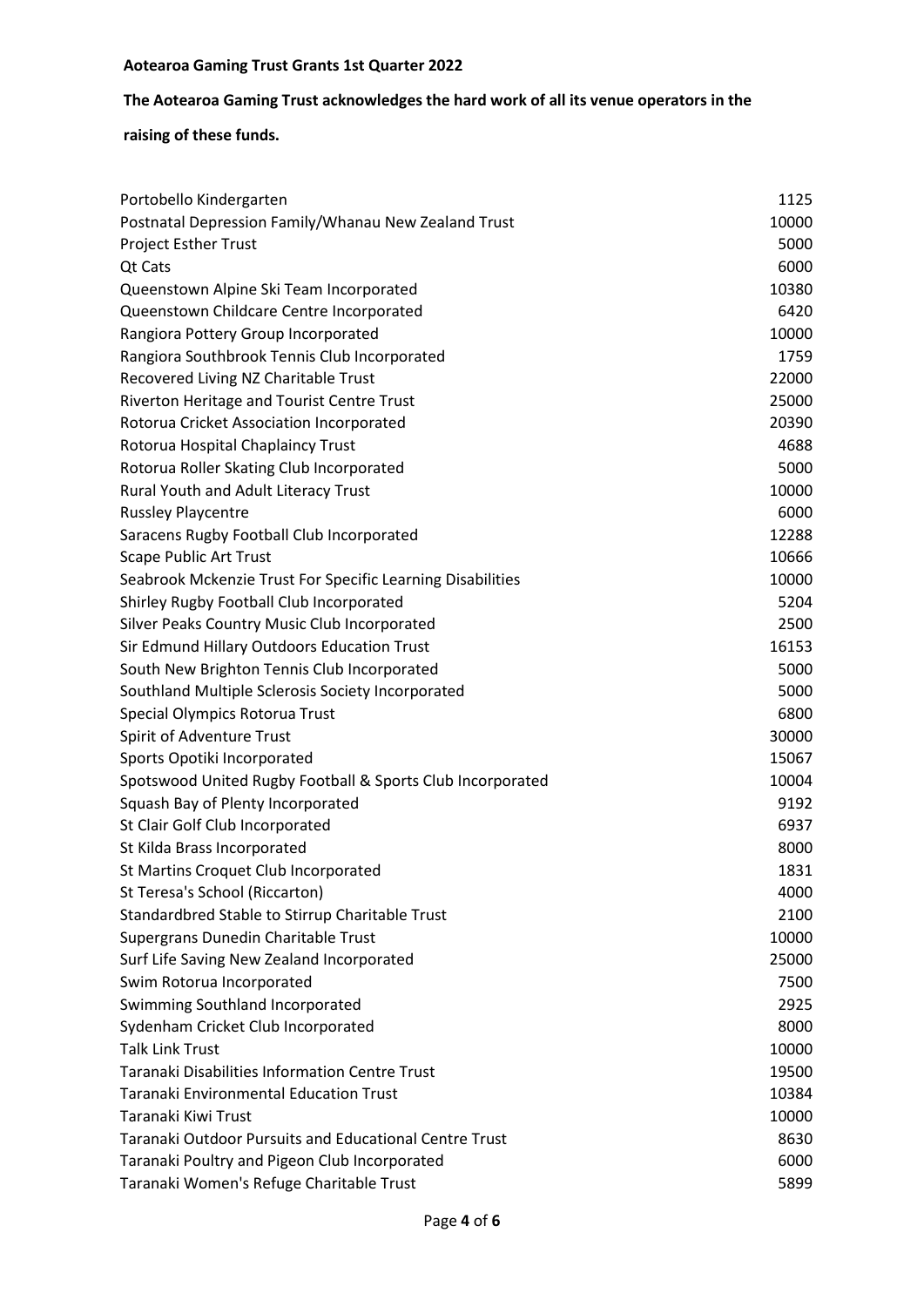# **The Aotearoa Gaming Trust acknowledges the hard work of all its venue operators in the**

| <b>Taupo Blue light Ventures</b>                                              | 1435   |
|-------------------------------------------------------------------------------|--------|
| Te Anau Rugby Club Incorporated                                               | 9791   |
| Temuka Rugby Football Club Incorporated                                       | 11537  |
| Tennis Canterbury Region Incorporated                                         | 5000   |
| The Addington Workshops' Brass Band Incorporated                              | 5000   |
| The Brain Injury Association (Otago) Incorporated                             | 1188   |
| The Caninspire Charitable Trust                                               | 2300   |
| The Canterbury-Alpine Ice Skating Club Incorporated                           | 10000  |
| The Christchurch Girls' High School - Te Kura O Hine Waiora Board of Trustees | 5829   |
| The Christchurch Singletrack Club Incorporated                                | 1386   |
| The Duke of Edinburgh's International Award Aotearoa New Zealand   Hillary    |        |
| Award                                                                         | 10000  |
| The Dunedin Lawn Bowls Stadium Incorporated                                   | 4702   |
| The Levin Wanderers Rugby Football and Sports Club Incorporated               | 2569   |
| The Linwood Rugby Club Incorporated                                           | 5000   |
| The New Zealand Curling Association Incorporated                              | 10200  |
| The New Zealand War Graves Trust                                              | 4750   |
| The Order of St John Central Region Trust Board                               | 100000 |
| The Otago Asthma Society Incorporated                                         | 2924   |
| The Paddlateers                                                               | 1500   |
| The Rotorua Intermediate Board of Trustees                                    | 9111   |
| The Starjam Charitable Trust                                                  | 12000  |
| The Stroke Foundation of New Zealand Limited                                  | 7370   |
| The Te Kowhai School Board Of Trustees                                        | 20000  |
| The Te Kura O Te Paroa Board of Trustees                                      | 12652  |
| The Theatreview Trust                                                         | 6000   |
| The Trident High School Board of Trustees                                     | 24085  |
| The Waitetuna School Board of Trustees                                        | 4993   |
| The West End Croquet Club Incorporated                                        | 3500   |
| The Whakatane High School Board of Trustees                                   | 24831  |
| Theatre Whakatane Incorporated                                                | 24616  |
| Timaru Indoor Bowls Association Incorporated                                  | 3114   |
| Triathlon New Zealand Incorporated                                            | 15000  |
| Tukapa Rugby and Sports Club Incorporated                                     | 2240   |
| Turn Up the Music Trust                                                       | 10522  |
| Twizel Promotion and Development Association Incorporated                     | 10321  |
| <b>Waikato Family Centre Trust</b>                                            | 6552   |
| Waikato Institute For Leisure and Sport Studies Trust Board                   | 7000   |
| Wakatipu Rowing Club Incorporated                                             | 28000  |
| Westown Kindergarten                                                          | 5525   |
| Whakatane Squash Rackets Club Incorporated                                    | 29925  |
| Wharenui School                                                               | 5000   |
| Whitianga Playcentre                                                          | 3000   |
| Women's Centre Incorporated                                                   | 7500   |
| <b>Woolston Brass Incorporated</b>                                            | 5000   |